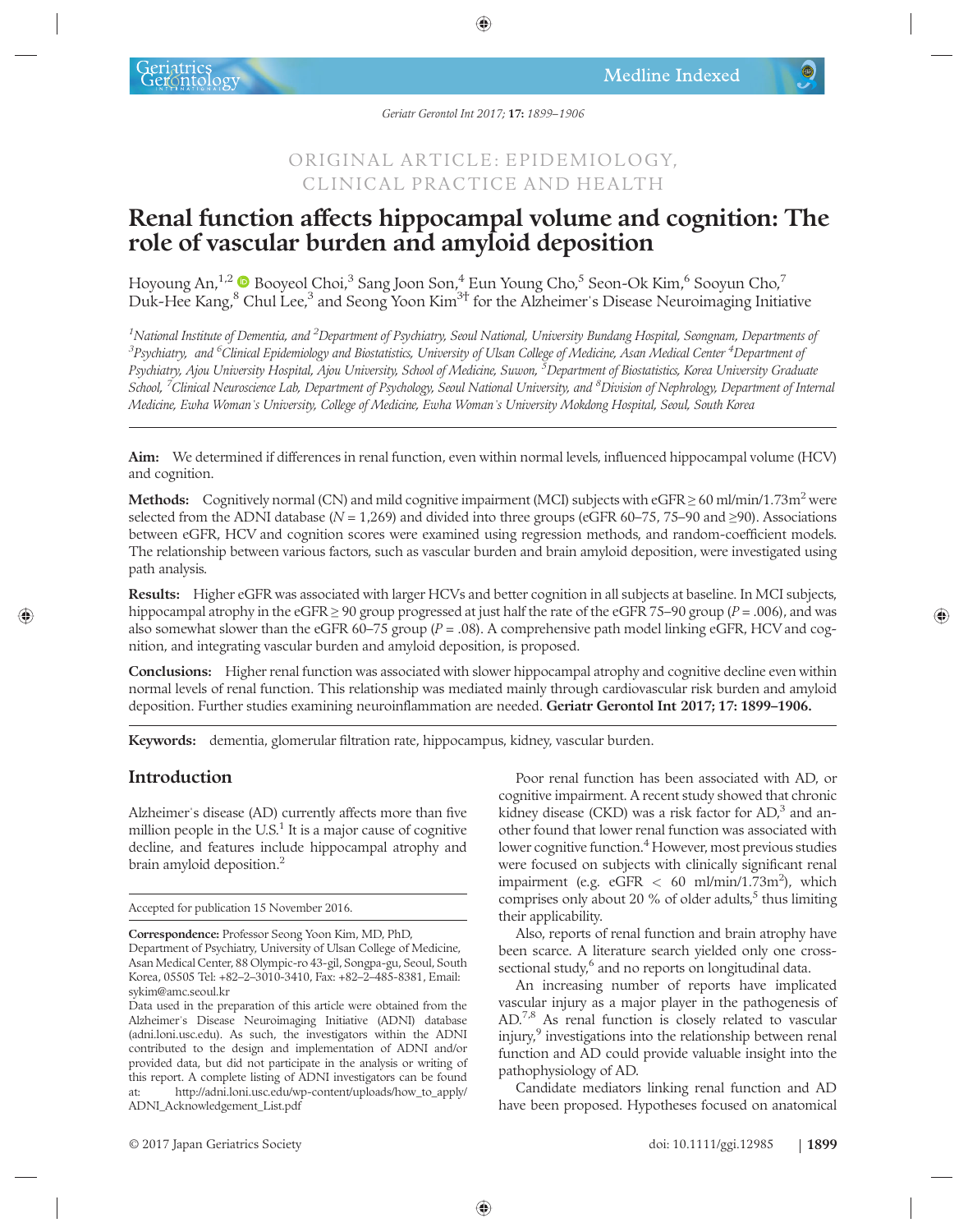similarities have suggested vascular injury and endothelial dysfunction.10 The kidney and brain are both end-organs with low resistance, and high-volume blood flow, $11$  thus, making them highly vulnerable to vascular damage. This damage, influenced by vascular burden, may result in white matter lesions, silent brain infarcts, or microbleeds, and ultimately cause AD. On the other hand, chronic inflammation, possibly due to reduced clearance and subsequent build-up of toxic chemicals, has also been proposed.10 The role of clearance in the pathophysiology of AD has been highlighted,<sup>12</sup> showing that reduced clearance of amyloid-β or uremic toxins may increase their concentration and cause chronic inflammation, resulting in neurodegeneration. Although there have been numerous reports concerning each factor, we were unable to find any studies comparing each from a broader perspective.

In this study, we determined if differences in renal function, even within normal levels, influenced hippocampal atrophy and cognitive decline. Furthermore, the relationship of renal function, hippocampal atrophy and cognitive decline, along with vascular burden and amyloid deposition, was explored using path analysis.

# Methods

Data used for this study were obtained from the Alzheimerˈs Disease Neuroimaging Initiative (ADNI) database (adni. loni.usc.edu) in April, 2015. The ADNI was launched in 2003 by the National Institute on Aging (NIA), the National Institute of Biomedical Imaging and Bioengineering (NIBIB), the Food and Drug Administration (FDA), private pharmaceutical companies, and non-profit organizations, as a \$60 million, 5-year public-private partnership. For up-to-date information, see www.adni-info.org.13

## **Participants**

The inclusion and exclusion criteria for ADNI subjects have been published elsewhere.<sup>14</sup> Briefly, subjects from 55 to 90 years of age, were screened, and categorized as Cognitively Normal (CN), Mild cognitive Impairment (MCI), or AD. AD was diagnosed based on the National Institute of Neurological and Communicative Disorders and Stroke and the Alzheimerˈs Disease and Related Disorders Association (NINCDS-ADRDA) criteria. Collection of demographic data, and a full medical work-up was conducted at baseline. Afterwards, annual, biannual, or biennial visits that included neuropsychological test batteries, MRI or PET and cerebrospinal fluid (CSF) collection were repeated.

Subjects categorized as CN or MCI at baseline  $(N = 1,269)$  were obtained. eGFR was used as a proxy of renal function. It was calculated from baseline creatinine levels, using the Chronic Kidney Disease Epidemiology Collaboration (CKD-EPI) equation.<sup>15</sup> This, rather than the Modification of Diet in Renal Disease (MDRD) equation, was used, as it is more accurate in subjects with eGFR  $\geq 60$  ml/min/1.73m<sup>2.15</sup> The National Institute of Diabetes and Digestive and Kidney Diseases (NIDDK) defines normal GFR as 60 ml/min/1.73m<sup>2</sup> or higher<sup>16</sup>; thus subjects with eGFR  $< 60$  ml/min/1.73m<sup>2</sup> were excluded ( $N = 314$ ). Subjects without apolipoprotein E (APOE) genotype data were also excluded  $(N = 9)$ . The remaining subjects ( $N = 946$ ) were first divided by cognitive function (CN,  $N = 292$ ; MCI,  $N = 654$ ), and then further by renal function into three subgroups; the low normal group (60  $\leq$  eGFR  $<$  75; CN, N = 144; MCI, N = 335), middle normal group (75  $\leq$  eGFR  $<$  90; CN,  $N = 120$ ; MCI,  $N = 246$ ), and high normal group (eGFR  $\geq 90$ ; CN,  $N = 28$ ; MCI,  $N = 73$ ). As CN subjects and MCI subjects would have different characteristics, each were analyzed separately, using similar methods and models. AD subjects were not included, due to the small number of subjects with  $eGFR \ge 90$  ( $N = 16$ ).

## MRI and PET biomarker data acquisition and analysis

Among MRI measurements, hippocampal volume, intracranial volume, and Arterial Spin Label (ASL) imaging measurements from the University of California, San Francisco, and white matter hyperintensity (WMH) volume measurements from the University of California, Davis were used in analysis. Florbetapir amyloid PET standardized uptake value ratio (SUVR) measurements from the University of California, Berkeley were also used. The analysis protocols of each lab are available at the ADNI website.17–<sup>20</sup>

## Neuropsychological and functional assessments

Alzheimerˈs Disease Assessment Scale-Cognitive subscale (ADAS-Cog) scores were used to reflect cognitive function. Combined scores range from 0 to 70 and higher scores indicate worse cognitive function.<sup>21</sup>

## Cardiovascular burden assessment

Framingham score was used as an indicator of cardiovascular disease burden, or vascular burden.<sup>22</sup> The officebased prediction model that includes age, body mass index (BMI), systolic blood pressure, smoking history, and diabetes history was used. Higher scores indicate increased risk of cardiovascular events.

## Statistical analysis

Baseline characteristics were compared using Chi-square tests and one-way analysis of variance (ANOVA) with Bonferroni correction and Tukeyˈs test.

Linear and poisson regression models were constructed, with baseline HCV or ADAS-Cog score as the dependent variable. These models incorporated age, gender, years of education, race, apolipoprotein E4 (APOE4) genotype, Framingham score, amyloid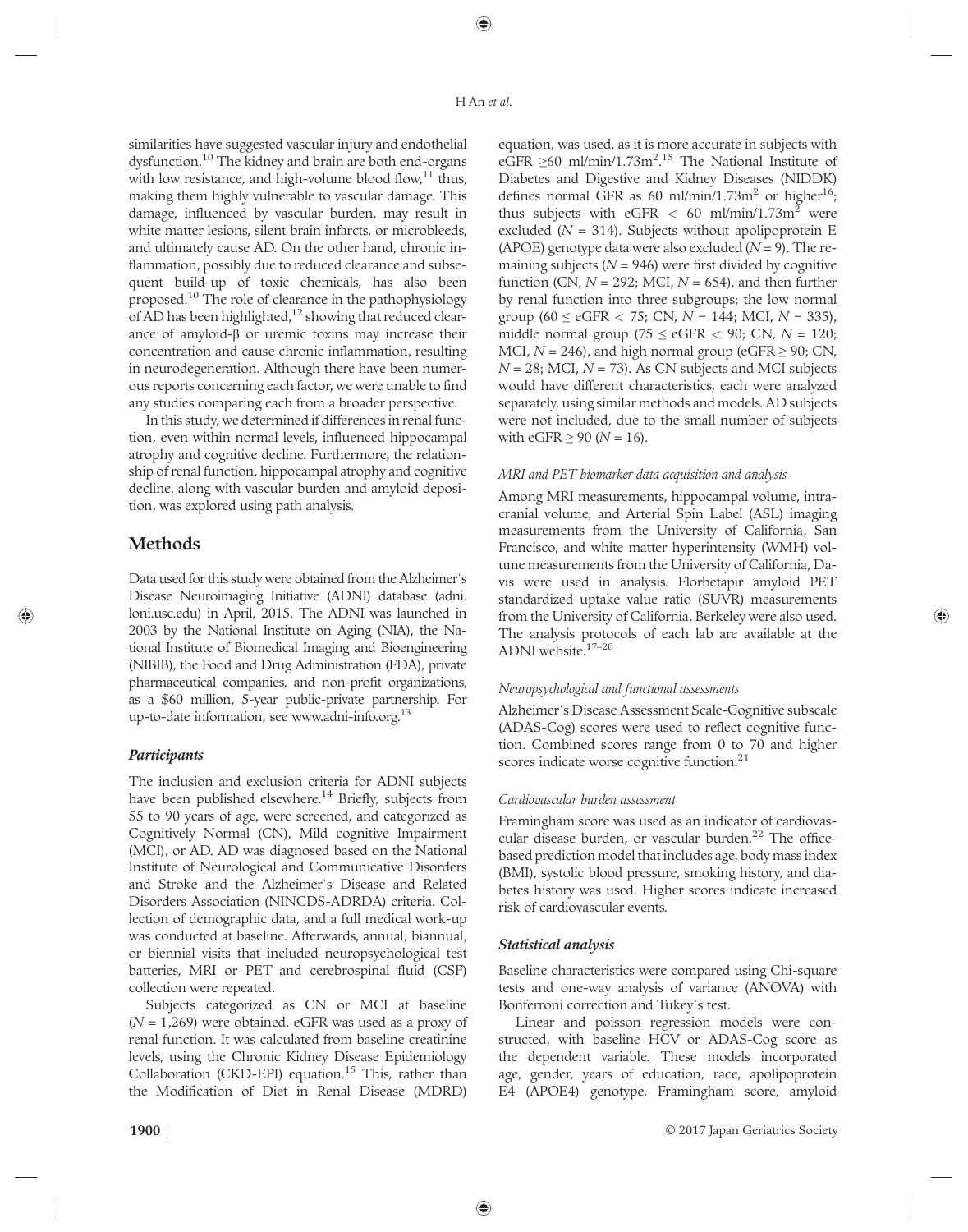PET SUVR, and WMH volume. HCV was included in models with ADAS-Cog score as the dependent variable. Two-way interactions, as well as three-way interactions that included eGFR, were also included in a stepwise fashion.

Random-coefficients models with random intercepts and slopes were used to investigate the longitudinal effect of eGFR on cognition and HCV. Age, gender, years of education, race, apolipoprotein E4 (APOE4) genotype, Framingham score, amyloid PET SUVR, and WMH volume, as well as two-way interactions of various variables with eGFR, were included in analysis. Non-signi ficant interaction terms were eliminated in the final models. Only measurements from baseline up to the 5-year follow-up visit were included in analysis, as the number of subjects with visits after that was very small.

Lastly, path analysis was used to comprehensively compare the role of various factors mediating the effects of renal function on brain atrophy and cognition. All subjects were included. The model incorporated baseline amyloid PET SUVR, Framingham score, WMH volume, and hippocampal ASL value, and eGFR, HCVand ADAS-Cog score. ASL was included in this analysis only. eGFR was included as a nominal variable in the regression and random-coefficients models, and as a continuous variable in the path analysis model. Statistical Package for the Social Sciences (SPSS) ver. 21 (IBM Inc., Chicago, IL), R statistics ver. 3.1.2 (www.r-project.org), and AMOS ver. 23 (IBM Inc., Chicago, IL) was used in analysis.

## Results

## Baseline clinical and demographic characteristics

The high normal eGFR group was signi ficantly younger  $[F(2,651) = 34.6, P < .001]$ , and had larger hippocampal volumes  $[F(2,555) = 6.99, P = .001]$  compared to the other two groups.(Table 1).

#### Association of renal function with baseline hippocampal volume and cognition

In MCI subjects, mean hippocampal volumes were smaller in the middle normal and low normal eGFR groups, compared to the high normal eGFR group. (Table 2). Results were similar for CN subjects. Lower renal function was also associated with higher ADAS-Cog scores, but in MCI subjects only. In CN subjects, the direction of this association was negative, possibly due to the presence of several outliers in the high eGFR group. Several two-way and three-way interactions were also significant in subjects with MCI. Two-way interactions of eGFR with almost all factors were signi ficant, as were three-way interactions that included age, APOE4 status and WMH volume.

| Variable                                                                                                                                                                                                                                                                                                                                                      |                              | Mild Cognitive Impairment |                                                                                                                         |                  |                         | Cognitively Normal        |                           |            |
|---------------------------------------------------------------------------------------------------------------------------------------------------------------------------------------------------------------------------------------------------------------------------------------------------------------------------------------------------------------|------------------------------|---------------------------|-------------------------------------------------------------------------------------------------------------------------|------------------|-------------------------|---------------------------|---------------------------|------------|
|                                                                                                                                                                                                                                                                                                                                                               | $eGFR \geq 90$<br>$(N = 73)$ | eGFR 75-90<br>$(N = 246)$ | eGFR 60-75<br>$(N = 335)$                                                                                               |                  | 2GFR > 90<br>$(N = 28)$ | eGFR 75-90<br>$(N = 120)$ | eGFR 60-75<br>$(N = 144)$ |            |
| Age (years)                                                                                                                                                                                                                                                                                                                                                   | $65.5 \pm 6.7$               | $71.7 \pm 7.1$            | $72.9 \pm 6.7$                                                                                                          | $\leq 0.001^{a}$ | $70.3 \pm 3.43$         | $74.0 \pm 5.80$           | $75.6 \pm 5.37$           | $-001^{a}$ |
| Female, n (% eGFR group)                                                                                                                                                                                                                                                                                                                                      | 37 (50.7)                    | 93 (37.8)                 | 133 (39.7)                                                                                                              | $\ddot{14}$      | 18 (64.3)               | 62 (50.8)                 | 74 (51.0)                 |            |
| APOE4 carrier, n (% eGFR group)                                                                                                                                                                                                                                                                                                                               | 39 (53.4)                    | 129 (52.4)                | 175 (52.2)                                                                                                              | 98               | 11 (39.3)               | 35 (29.2)                 | 38 (26.4)                 | 38.        |
| Education (years)                                                                                                                                                                                                                                                                                                                                             | $16.3 \pm 2.7$               | $16.0 \pm 2.9$            | $15.9 \pm 2.9$                                                                                                          | SO               | $15.5 \pm 3.02$         | $16.3 \pm 2.67$           | $15.9 \pm 2.60$           | .28        |
| ADAS-Cog (points)                                                                                                                                                                                                                                                                                                                                             | $9.04 \pm 5.1$               | $10.1 \pm 4.4$            | $10.4 \pm 4.7$                                                                                                          | 07               | $6.49 \pm 2.86$         | $5.80 \pm 3.22$           | $6.19 \pm 3.00$           | 4          |
| HCV (% of ICV)                                                                                                                                                                                                                                                                                                                                                | $0.48\pm0.08$                | $0.45 \pm 0.08$           | 0.08                                                                                                                    | $.001^{a}$       | $0.53 \pm 0.05$         | $0.49\pm0.07$             | $0.49\pm0.06$             | .005a      |
| Amyloid PET SUVR                                                                                                                                                                                                                                                                                                                                              | $1.17 \pm 0.23$              | $1.23 \pm 0.22$           | $1.23 \pm 0.23$                                                                                                         | 28               | $1.05 \pm 0.11$         | $1.11 \pm 0.18$           | $1.14 \pm 0.17$           |            |
| HCV, Hippocampal volume; ICV, intracranial volume; PET SUVR, Positron Emission Tomography Standardized Uptake Value Ratio; SD, standard deviation, Significant findings (P < .05)<br>are indicated in bold. "Significant difference on post-hoc analysis between eGFR 290 group and other groups.<br>ADAS-Cog, Alzheimer's Disease Assessment Scale-Cognitive |                              |                           | subscale; APOE, Apolipoprotein E; eGFR, estimated glomerular filtration rate; FAQ, Functional Activities Questionnaire; |                  |                         |                           |                           |            |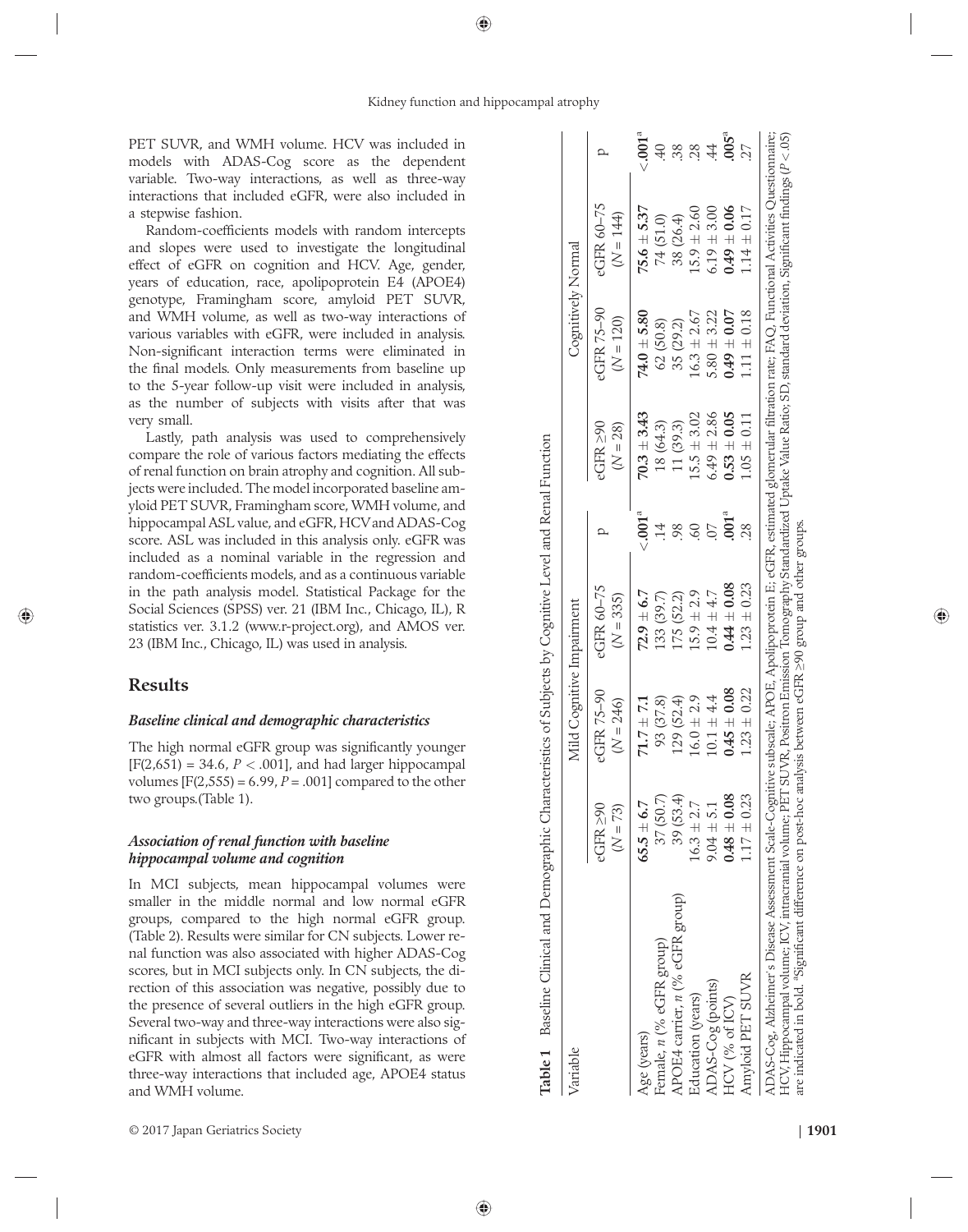| <b>Variables</b> | Mild Cognitive Impairment |                 | Cognitively Normal |                   |  |
|------------------|---------------------------|-----------------|--------------------|-------------------|--|
|                  | <b>HCV</b>                | ADAS-Cog        | <b>HCV</b>         | ADAS-Cog          |  |
| eGFR 60–75       | $-3.89(1.53)^{*}$         | $2.17(0.81)$ ** | $-0.41(0.18)$ *    | $-19.1(9.02)$ *   |  |
| $75 - 90$        | $-4.53$ (1.59)**          | $1.68(0.83)$ *  | $-0.26(0.18)$      | $-18.5(9.03)^{*}$ |  |
| $\geq 90$        | Reference                 | Reference       | Reference          | Reference         |  |

Table 2 Association of eGFR with Baseline Hippocampal Volume and Cognitive Function

HCV, hippocampal volume (as % of intracranial volume); ADAS-Cog, Alzheimerˈs Disease Assessment Scale – Cognitive subscale; eGFR, estimated glomerular filtration rate, Linear regression was used to examine the association of eGFR with baseline hippocampal volume and cognitive function. Both models included age, gender, years of education, race, APOE4 carrier status, Framingham score, Amyloid PET SUVR and WMH volume. Hippocampal volume was included when appropriate. Data are presented as ß (SE). Significant findings (\* $p < .05$ ; \*\* $p < .01$ ) are indicated in bold.

#### Longitudinal influence of renal function on hippocampal volume and cognition

In MCI subjects, the high normal eGFR group lost about 1 % of their hippocampal volume every year, which was half that of the middle normal eGFR group, which lost about 2 % per year (Model 3,  $-0.0040$  vs.  $-0.0082$ ,  $P = .006$ ).(Table 3 and Fig. 1). In the low normal eGFR group, hippocampal atrophy progressed at a rate of about 1.5 % volume reduction per year (Model 3,  $-0.0040$  vs.  $-0.0065$ ,  $P = .083$ ). Slope differences of ADAS-Cog scores bordered on significance (Model 2 and 3,  $P = .08$ ) in a number of models. The number of subjects in model 4 was much smaller than the other models, due to the comparatively small number of subjects with WMH and amyloid PET SUVR measurements.

|                    |                       | Mild Cognitive Impairment |                  | Cognitively Normal |                |
|--------------------|-----------------------|---------------------------|------------------|--------------------|----------------|
|                    |                       | <b>HCV</b>                | ADAS-Cog         | <b>HCV</b>         | ADAS-Cog       |
| Model $1(N = 619)$ | Time (per year)       | $-0.007(0.001)$ **        | $0.91(0.41)$ *   | $-0.006(0.002)$    | $-0.10(0.20)$  |
| Model $2(N = 618)$ | eGFR $60-75$ x time   | $-0.0023(0.002)$          | 0.64(0.46)       | $-0.0002(0.002)$   | 0.25(0.22)     |
|                    | eGFR 75-90 x time     | $-0.0043(0.002)^{**}$     | 0.97(0.47)       | $-0.0009(0.002)$   | 0.28(0.22)     |
|                    | $eGFR > 90$ x time    | reference                 | reference        | reference          | reference      |
|                    | Time (per year)       | $-0.004(0.001)$ **        | 0.21(0.43)       | $-0.004(0.002)$    | $-0.091(0.20)$ |
| Model $3(N = 616)$ | eGFR $60-75$ x time   | $-0.0025(0.002)$          | 0.71(0.45)       | $-0.0010(0.002)$   | 0.23(0.22)     |
|                    | eGFR 75-90 x time     | $-0.0042(0.002)$ **       | 1.03(0.46)       | $-0.0011(0.002)$   | 0.25(0.22)     |
|                    | eGFR $\geq 90$ x time | reference                 | Reference        | reference          | reference      |
|                    | Time (per year)       | $-0.004(0.001)$ **        | 0.21(0.43)       | $-0.004(0.002)$    | $-0.09(0.20)$  |
| Model $4(N = 335)$ | eGFR $60-75$ x time   | $-0.0025(0.002)$          | 0.71(0.46)       | $-0.0010(0.002)$   | 0.23(0.22)     |
|                    | eGFR 75-90 x time     | $-0.0042(0.002)$ **       | 1.03(0.46)       | $-0.0011(0.002)$   | 0.25(0.22)     |
|                    | eGFR $\geq 90$ x time | reference                 | reference        | reference          | Reference      |
|                    | Time (per year)       | $0.014(0.005)$ **         | $-4.03(0.79)$ ** | $-0.009(0.005)$    | $-0.47(0.69)$  |
|                    | eGFR $60-75$ x time   | $-0.0019(0.002)$          | 0.27(0.39)       | 0.0047(0.006)      | 0.05(0.73)     |
|                    | eGFR 75-90 x time     | $-0.0026(0.002)$          | 0.26(0.41)       | 0.0022(0.006)      | 0.56(0.76)     |
|                    | eGFR $\geq 90$ x time | reference                 | reference        | reference          | reference      |

ADAS-Cog, Alzheimerˈs Disease Assessment Scale – Cognitive subscale; eGFR, estimated glomerular filtration rate; HCV, hippocampal volume (as % of intracranial volume), Values indicate annual change (SE) of hippocampal volume (as % of intracranial volume). Significant findings (\* $p < .05$ ; \*\* $p < .01$ ) are indicated in bold. Random coefficient effect models were used to examine the longitudinal effect of eGFR on hippocampal volume and cognition. Model 1: unadjusted model Model 2: Adjusted for baseline HCV or ADAS-Cog values, age, gender, education, race, and presence of apolipoprotein E4(APOE4) genotype. Models in the right column also included HCV. Model 3: Adjusted for all variables of model 2 and Framingham score. Model 4: Adjusted for all variables of model 3 and white matter hyperintensity volume and amyloid positron emission tomography (PET) standardized uptake value ratios (SUVR).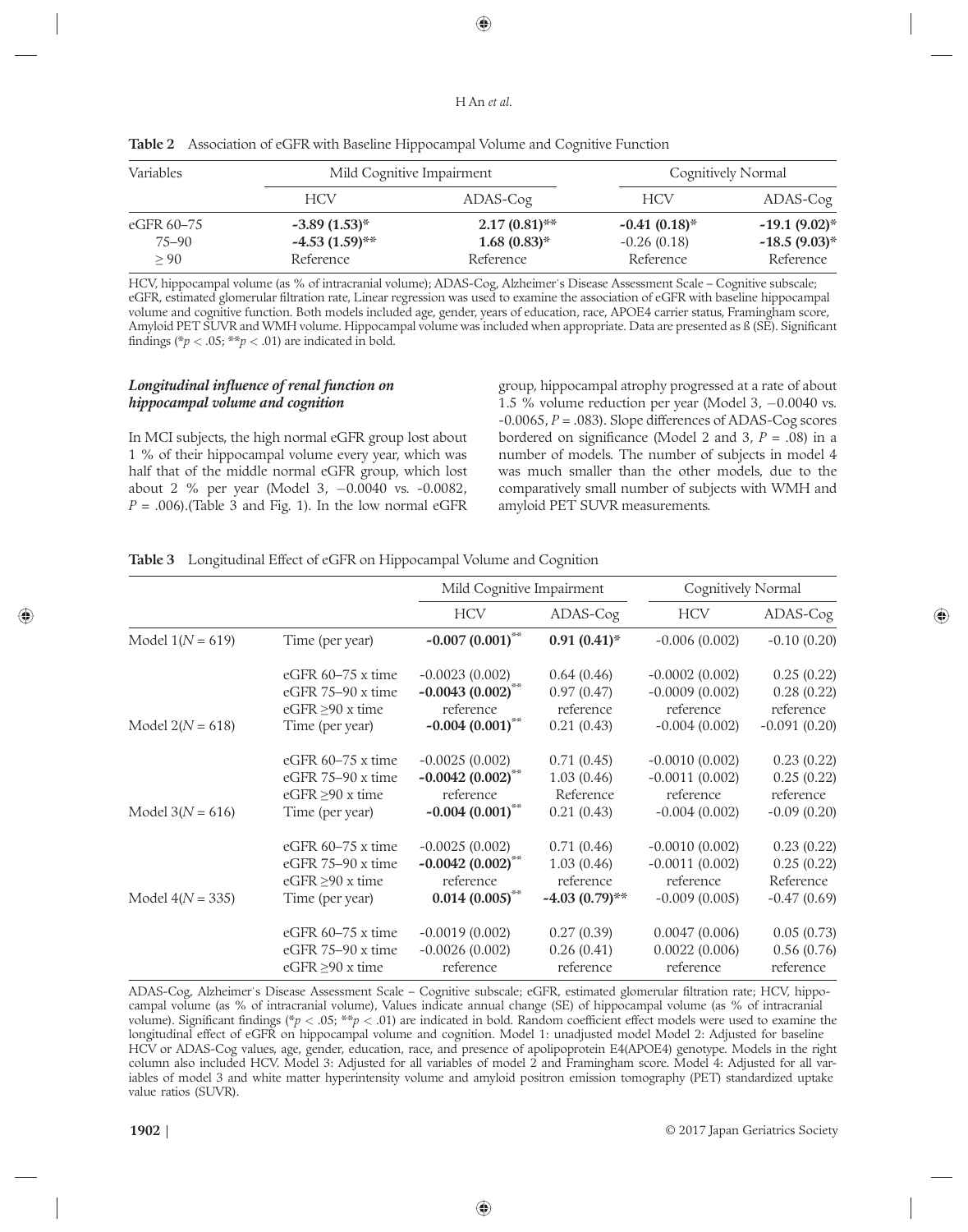

Figure 1 Slopes of hippocampal volume change by estimated glomerular filtration rate (eGFR) in APOE4 non-carriers (a) and carriers (b) with mild cognitive impairment. The rate of hippocampal atrophy in the high normal eGFR group (eGFR >90, solid line) was significantly slower than the middle normal eGFR group (75  $\leq$  eGFR  $\lt$ 90, short dashes) (P = .006), and somewhat slower than the low normal eGFR group (60  $\leq$  eGFR  $\lt$ 75, long dashes) (P = .083), after controlling for baseline hippocampal volume, age, gender, education, race, APOE4 genotype and Framingham score (Table 3, Model 3).

#### Factors mediating the relationship between renal function, cognition and hippocampal volume

Our path analysis model is presented in Figure 2. ASL measurements of both hippocampi, amyloid PET SUVR and Framingham scores were entered as indicators of hippocampal perfusion, brain amyloid deposition, and vascular burden, respectively. These factors and WMH volume were arranged as mediators between eGFR,

ADAS-Cog score and HCV. All factors were entered as continuous variables.

eGFR had both direct ( $P = .014$ ) and indirect effects on HCV. The indirect effects were mediated mainly by vascular burden (eGFR  $\rightarrow$  vascular burden,  $P < .001$ ; vascular burden  $\rightarrow$  hippocampal volume,  $P < .001$ ) and also by brain amyloid deposition (vascular burden  $\rightarrow$  brain amyloid deposition,  $P < .001$ ; brain amyloid deposition  $\rightarrow$  hippocampal volume,  $P < .001$ ). Notably, amyloid deposition did not



Figure 2 Path analysis model of estimated glomerular filtration rate (eGFR), hippocampal volume, and cognition. Baseline arterial spin labeling measurements of both hippocampi, amyloid PET standardized uptake value ratios (SUVR), Framingham scores and white matter hyperintensity(WMH) volume measurements were entered as indicators of hippocampal perfusion, brain amyloid deposition, vascular burden and WMH volume, respectively. All factors were entered as continuous variables. Bold arrows indicate significant associations, and numbers correspond to standardized regression weights.\* $P < .05$ , \*\*\* $P < .001$ .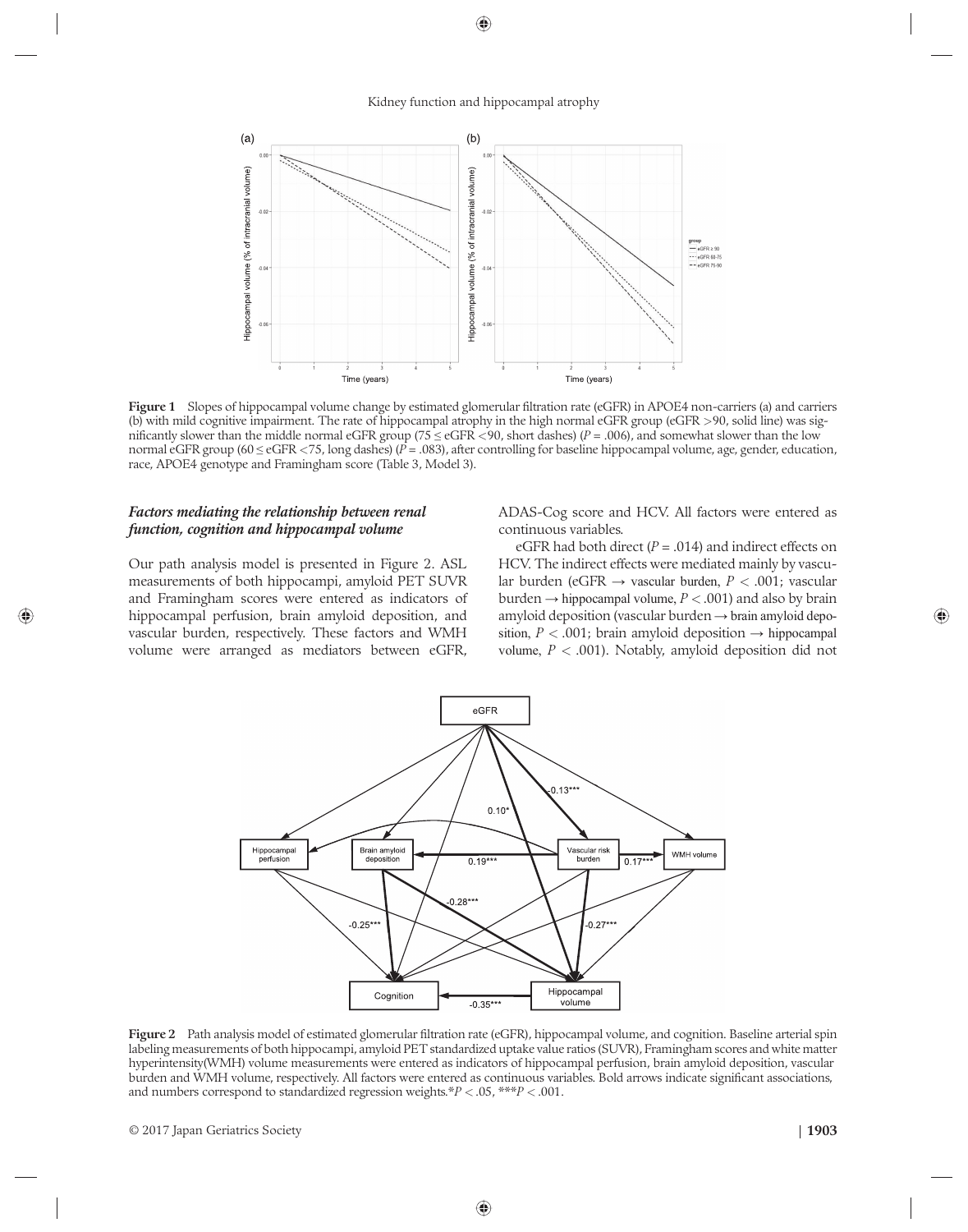have a direct association with renal function, but was a mediator of vascular burden, and the effect of vascular burden on brain volume was mediated through brain amyloid deposition, and not through WMH volume or hippocampal perfusion. In the case of ADAS-Cog score, the direct effect of eGFR was not significant ( $P = .379$ ). However, it did have an indirect effect through several mediators, which included vascular burden, brain amyloid deposition, and HCV (brain amyloid deposition  $\rightarrow$  cognition,  $P < .001$ ; hippocampal volume  $\rightarrow$  cognition,  $P < .001$ ). Model fit indexes indicated a good fit  $[\chi^2$ =4.258, df = 3, P = .235, root mean square error of approximation (RMSEA) = .025, 90 % confidence interval of RMSEA: .000–.075, comparative fit index (CFI) = .995].

## Discussion

To our knowledge, this is the first longitudinal study investigating the association of renal function with brain atrophy. Our results show that even within normal levels, higher renal function was associated with reduced progression rates of hippocampal atrophy in MCI subjects. By path analysis, we were able to demonstrate that the relationship between renal function, hippocampal atrophy and cognition is mediated mainly through vascular burden and amyloid deposition.

Our results shed light on the mechanisms connecting renal function with hippocampal atrophy. Reports concerning the 'kidney-brain axis' have suggested several candidates that include vascular injury and chronic inflammation.<sup>10,11</sup> Our path analysis model shows that within normal levels of renal function, vascular burden does indeed play a major role, even when it is not severe enough to cause white matter lesions, or reduce perfusion. Rather, vascular burden was associated with amyloid deposition, strongly suggesting that the two contrasting pathologies are linked. A plausible explanation is endothelial injury and neuroinflammation. Mildly reduced renal function and increased vascular burden may cause endothelial injury, increasing the production of reactive oxygen species (ROS) and oxidative stress. $23$  As amyloid-β is not abundant in the hippocampus during the MCI stage, this mechanism would be able to explain the association between amyloid deposition and HCV found in our analysis. Furthermore, vascular burden had a direct effect on HCV. This effect may also include some forms of inflammation or oxidative stress. The direct effect of eGFR on HCV was also comparatively strong, and was not associated with amyloid deposition or vascular burden. We suspect that this effect may also be mediated through neuroinflammation. Future studies will be needed to verify these speculations.

Our results add weight to the theories suggesting that vascular pathology is a major causative mechanism of AD.<sup>7,24</sup> In this study, baseline Framingham score was associated with HCV in MCI subjects but not with

cognition. However, path analysis revealed that vascular burden may impact cognition through hippocampal atrophy and brain amyloid deposition.

A notable finding of from our path analysis model was the association between HCV and ADAS-Cog; HCV is mainly associated with memory, whereas ADAS-Cog includes a much wider range of cognitive functions. The association suggests that memory may be a major factor of the ADAS-Cog. This reflects the results of a previous cohort study which found that the rates of hippocampal volume loss are correlated with rates of ADAS-Cog decline.<sup>25</sup>

A noteworthy difference of our study is that all subjects had clinically normal eGFR levels. Thus, our results, may be applicable to a larger population.

There are several limitations to this study. First, due to characteristics of the study sample, such as the high proportion of Caucasians, the applicability of our results may be limited, as previous studies have reported.<sup>26</sup> Second, compared to the chronic course of AD, the fiveyear duration of our longitudinal analysis may seem somewhat short. However, this was sufficient to reveal differences in the progression of HCV, and to compensate for this possible shortcoming, analysis of baseline data was also carried out. Third, the number of subjects with all visits was not large. However, a substantial number had been followed for at least five years. Fourth, we used an estimate of renal function that was calculated from blood creatinine levels, rather than a direct measurement. But, such estimations are widely used in clinical practice. Furthermore, among the currently used equations (MDRD, CKD-EPI), the NIDDK has acknowledged that the CKD-EPI equation is more accurate for eGFR  $\geq 60$  ml/min/1.73m<sup>2</sup> (http://www.niddk. nih.gov/health-information/health-communication-programs/nkdep/lab-evaluation/gfr/estimating/Pages/estimating.aspx). Thus, it was best possible option for our subjects. Fifth, comparatively poorer overall medical condition or medical comorbidities may have influenced hippocampal volume and cognition. However, subjects with serious medical conditions were excluded from the study following the ADNI protocol, and Framingham scores were included to control for vascular burden; thus we think the influence of medical comorbidity was mostly eliminated, or controlled for. Nonetheless, history of hyperlipidemia is not included in the Framingham score, and future studies examining this are needed. Sixth, age is an important modifying factor of HCV and eGFR, and our analyses may not have been able to fully account for its affects. However, eGFR was calculated using the CKD-EPI equation, which incorporates the effects of age, and age was further included as a covariate in our models. Therefore, a substantial portion of the effects of age were probably accounted for. Seventh, the sensitivity of the cognitive measurement used (ADAS-Cog score) may have been insufficient for subjects with normal or near normal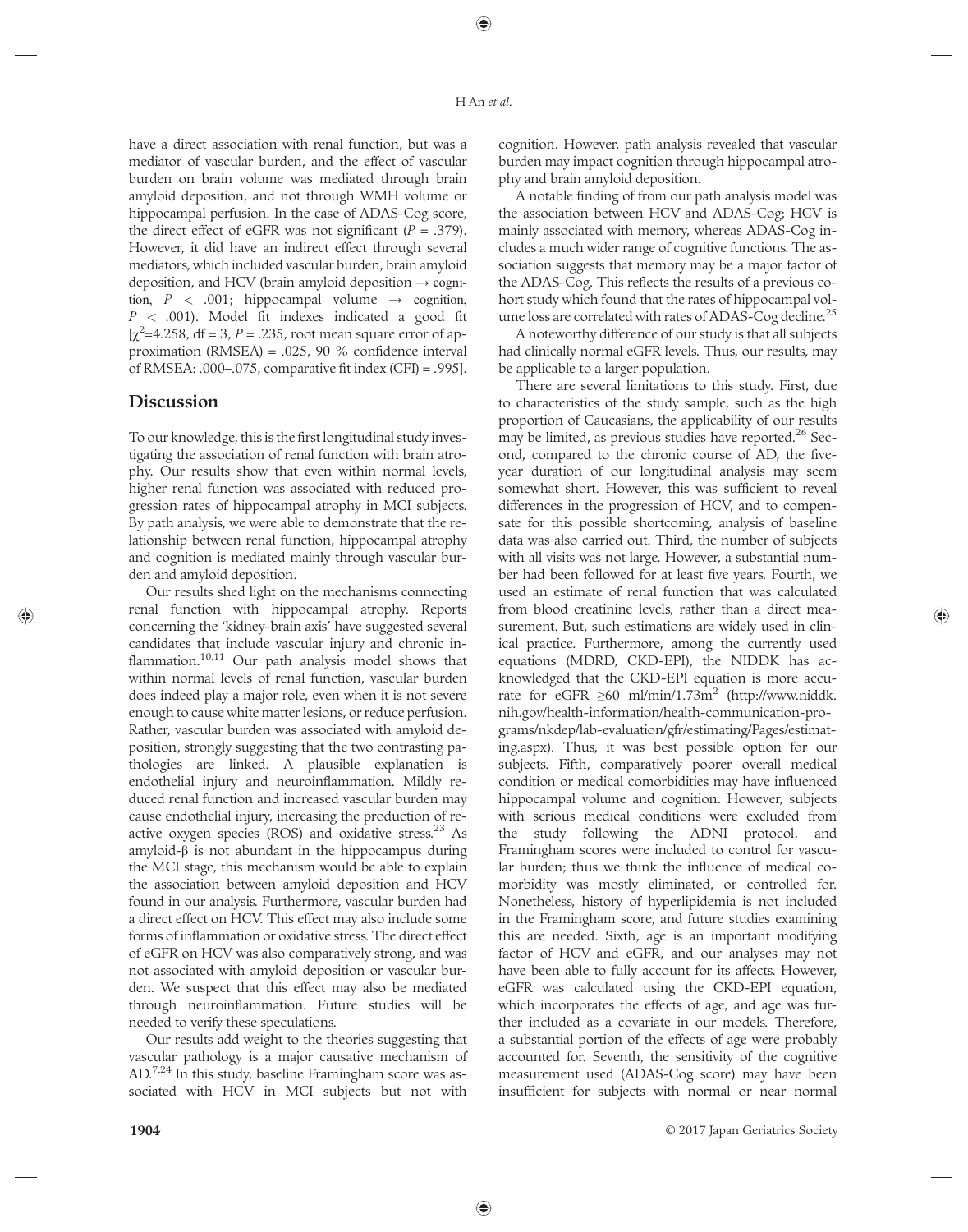levels of cognition. Although examination of other ADNI measurements did not result in significant findings, future studies with more sensitive instruments may yield different results. Eighth, path analysis was based on baseline data only. This was done to reduce the complexity of our results, as longitudinal models tend to be complex and difficult to interpret. Ninth, the path analysis model included measurements of amyloid deposition and HCV, although tau proteins, and not amyloid-β build-up in the hippocampus during the MCI stage. As tau-PET has been added to the ADNI protocol, future studies will be able to examine whether the effects of eGFR on HCV are mediated through neuroinflammation, or tau deposition.

In conclusion, we report that differences in renal function, even within normal levels, are associated with reduced hippocampal atrophy and cognition decline. Furthermore, we provide a larger picture of the various factors linking renal function and AD. Further studies including measures of chronic inflammation will be able to shed more light on this relationship.

# Acknowledgments

Data collection and sharing for this project was funded by the Alzheimerˈs Disease Neuroimaging Initiative (ADNI) (National Institutes of Health Grant U01 AG024904) and DOD ADNI (Department of Defense award number W81XWH-12-2-0012). ADNI is funded by the National Institute on Aging and the National Institute of Biomedical Imaging and Bioengineering, and through generous contributions from the following: Alzheimer's Association; Alzheimerˈs Drug Discovery Foundation; Araclon Biotech; BioClinica, Inc.; Biogen Idec Inc.; Bristol-Myers Squibb Company; Eisai Inc.; Elan Pharmaceuticals, Inc.; Eli Lilly and Company; EuroImmun; F. Hoffmann-La Roche Ltd and its affiliated company Genentech, Inc.; Fujirebio; GE Healthcare; IXICO Ltd.; Janssen Alzheimer Immunotherapy Research & Development, LLC.; Johnson & Johnson Pharmaceutical Research & Development LLC.; Medpace, Inc.; Merck & Co., Inc.; Meso Scale Diagnostics, LLC.; NeuroRx Research; Neurotrack Technologies; Novartis Pharmaceuticals Corporation; Pfizer Inc.; Piramal Imaging; Servier; Synarc Inc.; and Takeda Pharmaceutical Company. The Canadian Institutes of Health Research is providing funds to support ADNI clinical sites in Canada. Private sector contributions are facilitated by the Foundation for the National Institutes of Health (www.fnih.org). The grantee organization is the Northern California Institute for Research and Education, and the study is coordinated by the Alzheimerˈs Disease Cooperative Study at the University of California, San Diego. ADNI data are disseminated by the Laboratory for Neuro Imaging at the University of Southern California. This study was also supported by the Korean Alzheimerˈs

Disease Neuroimaging Initiative (K-ADNI), which is funded by a grant of the Korea Healthcare technology R&D Project, Ministry of Health and Welfare, Republic of Korea (HI12C0713).

## Disclosure statement

The authors declare no conflict of interest.

# References

- 1 Alzheimerˈs Association. 2015 Alzheimerˈs disease facts and figures. Alzheimer's & dementia : the journal of the Alzheimer's Association 2015; 11: 332–384.
- 2 Mormino EC, Kluth JT, Madison CM et al. Episodic memory loss is related to hippocampal-mediated beta-amyloid deposition in elderly subjects. Brain: a journal of neurology 2009; 132: 1310–1323.
- 3 Miwa K, Tanaka M, Okazaki S et al. Chronic kidney disease is associated with dementia independent of cerebral smallvessel disease. Neurology 2014; 82: 1051–1057.
- 4 Yaffe K, Ackerson L, Kurella Tamura M et al. Chronic kidney disease and cognitive function in older adults: findings from the chronic renal insufficiency cohort cognitive study. J Am Geriatr Soc 2010; 58: 338–345.
- 5 Saran R, Li Y, Robinson B et al. US Renal Data System 2014 Annual Data Report: Epidemiology of Kidney Disease in the United States. American journal of kidney diseases : the official journal of the National Kidney Foundation 2015; 66 : S1–305.Svii
- 6 Cho EB, Seo SW, Kim H et al. Effect of kidney dysfunction on cortical thinning in patients with probable Alzheimerˈs disease dementia. Journal of Alzheimer's disease : JAD 2013; 33: 961–968.
- 7 Drachman DA. The amyloid hypothesis, time to move on: Amyloid is the downstream result, not cause, of Alzheimerˈs disease. Alzheimer's & dementia : the journal of the Alzheimer's Association 2014; 10: 372–380.
- 8 Lo RY, Jagust WJ. Vascular burden and Alzheimer disease pathologic progression. Neurology 2012; 79: 1349–1355.
- 9 Sarnak MJ, Levey AS, Schoolwerth AC et al. Kidney disease as a risk factor for development of cardiovascular disease: a statement from the American Heart Association Councils on Kidney in Cardiovascular Disease, High Blood Pressure Research, Clinical Cardiology, and Epidemiology and Prevention. Circulation 2003; 108: 2154–2169.
- 10 Bugnicourt JM, Godefroy O, Chillon JM, Choukroun G, Massy ZA. Cognitive disorders and dementia in CKD: the neglected kidney-brain axis. Journal of the American Society of Nephrology : JASN 2013; 24: 353–363.
- 11 Mogi M, Horiuchi M. Clinical Interaction between Brain and Kidney in Small Vessel Disease. Cardiology research and practice 2011; 2011: 306189.
- 12 Tarasoff-Conway JM, Carare RO, Osorio RS et al. Clearance systems in the brain-implications for Alzheimer disease. Nat Rev Neurol 2015; 11: 457–470.
- 13 Weiner MW, Veitch DP. Introduction to special issue: Overview of Alzheimer's Disease Neuroimaging Initiative. Alzheimer's & dementia : the journal of the Alzheimer's Association 2015; 11: 730–733.
- 14 Aisen PS, Petersen RC, Donohue M, Weiner MW. Alzheimerˈs Disease Neuroimaging Initiative 2 Clinical Core: Progress and plans. Alzheimer's & dementia : the journal of the Alzheimer's Association 2015; 11: 734–739.